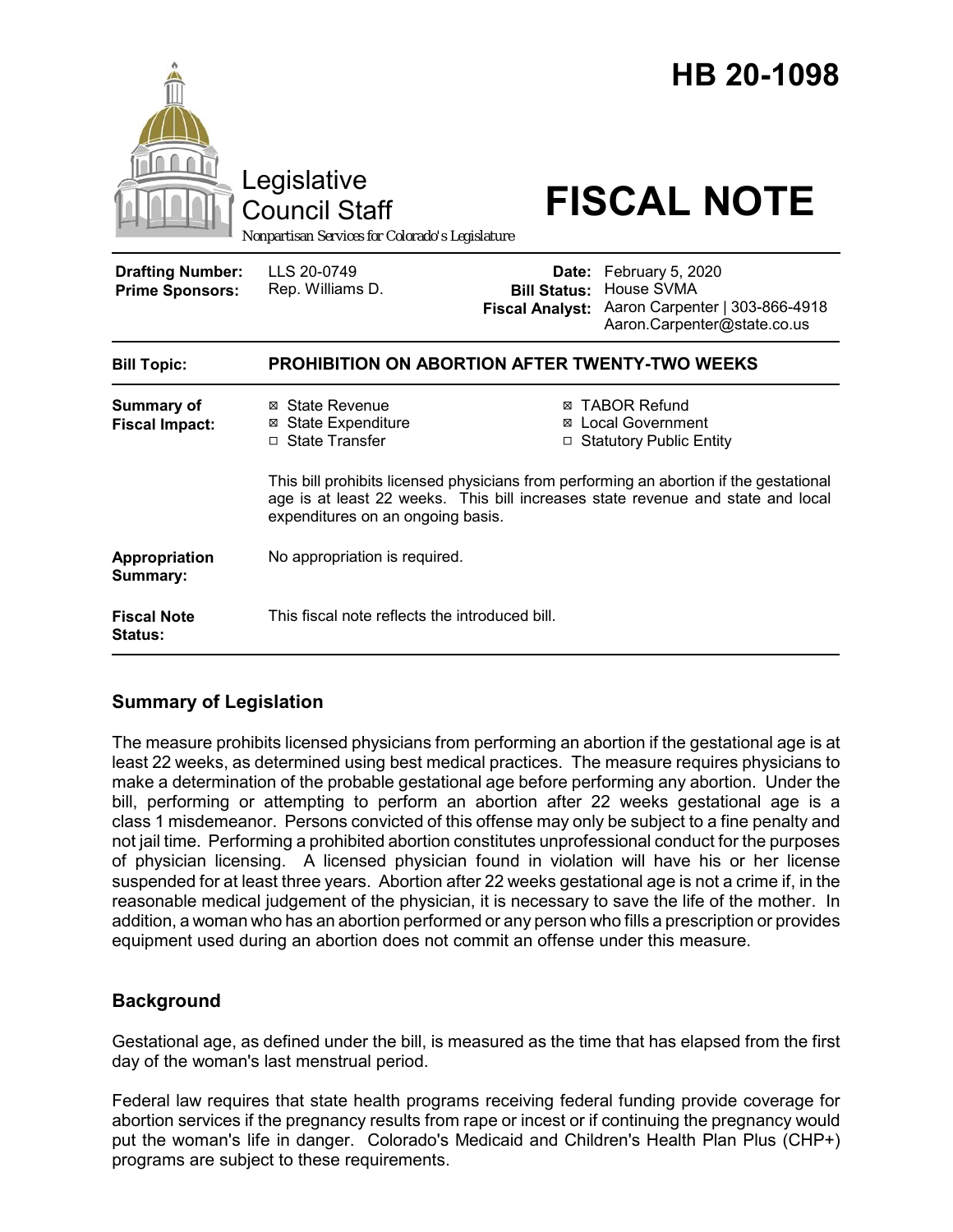February 5, 2020

# **Comparable Crime Analysis**

Legislative Council Staff includes certain information in fiscal notes for any measure that creates a new crime, changes the classification of an existing crime, or changes an element of an existing crime. The following sections outline data on crimes that are comparable to the offense in this measure and discuss assumptions on future rates of criminal convictions under the measure.

**Prior conviction data**. This measure creates the crime of performing or attempting to perform an abortion if the probable gestational age is at least 22 weeks, a class 1 misdemeanor. To form an estimate on the prevalence of new crimes, the fiscal note considered the comparable crime of unlawful termination of pregnancy in the first degree. From 2017 to 2019, there have been one person convicted and sentenced for this existing offence. The person was male and White. However, unlawful termination of pregnancy refers to the termination of a pregnancy by any means other than birth or a medical procedure. This offense is not applicable to the new crime created by this measure; therefore, this data was not used in the fiscal note assumptions.

**Assumptions.** The fiscal note assumes a high rate of compliance with the provisions of the measure. This analysis assumes that there will be less than five criminal cases filed for this offense and that approximately one offender will be convicted and assessed a fine penalty every five years.

## **State Revenue and Expenditures**

Starting in FY 2020-21, the bill impact state revenue and expenditures, as described below.

**Criminal and civil penalties.** This analysis assumes that there will be a minimal impact on civil and criminal case filings. As a result, any increase of fines and court fees and related TABOR impact is expected to be minimal. Similarly, potential workload increases for the Judicial Department, the Division of Probation, agencies that provide representation to indigent persons, and the Department of Corrections, require no change in appropriations. Visit leg.colorado.gov/fiscalnotes for more information about criminal justice costs in fiscal notes.

**Department of Regulatory Agencies.** This bill increases workload in the Medical Board in the Department of Regulatory Agencies, to hear additional hearings for unprofessional conduct in front of the Medical Board. Based on the assumptions listed above, any increases in expenditures and workload are assumed to be minimal.

**Department of Health Care Policy and Financing.** As described above, Colorado's Medicaid and Children's Health Plan Plus (CHP+) programs are subject to federal requirements mandating that a state provide coverage for abortion services if the pregnancy results from rape or incest or if continuing the pregnancy would put the woman's life in danger. To remain compliant with federal law, the department may be required to transport a woman pregnant as a result of rape or incest to another state to obtain an abortion. As it is unknown how often this will occur, the fiscal impact cannot be determined. This analysis assumes such instances are rare, and that any change in appropriations will be addressed through the annual budget process, if required.